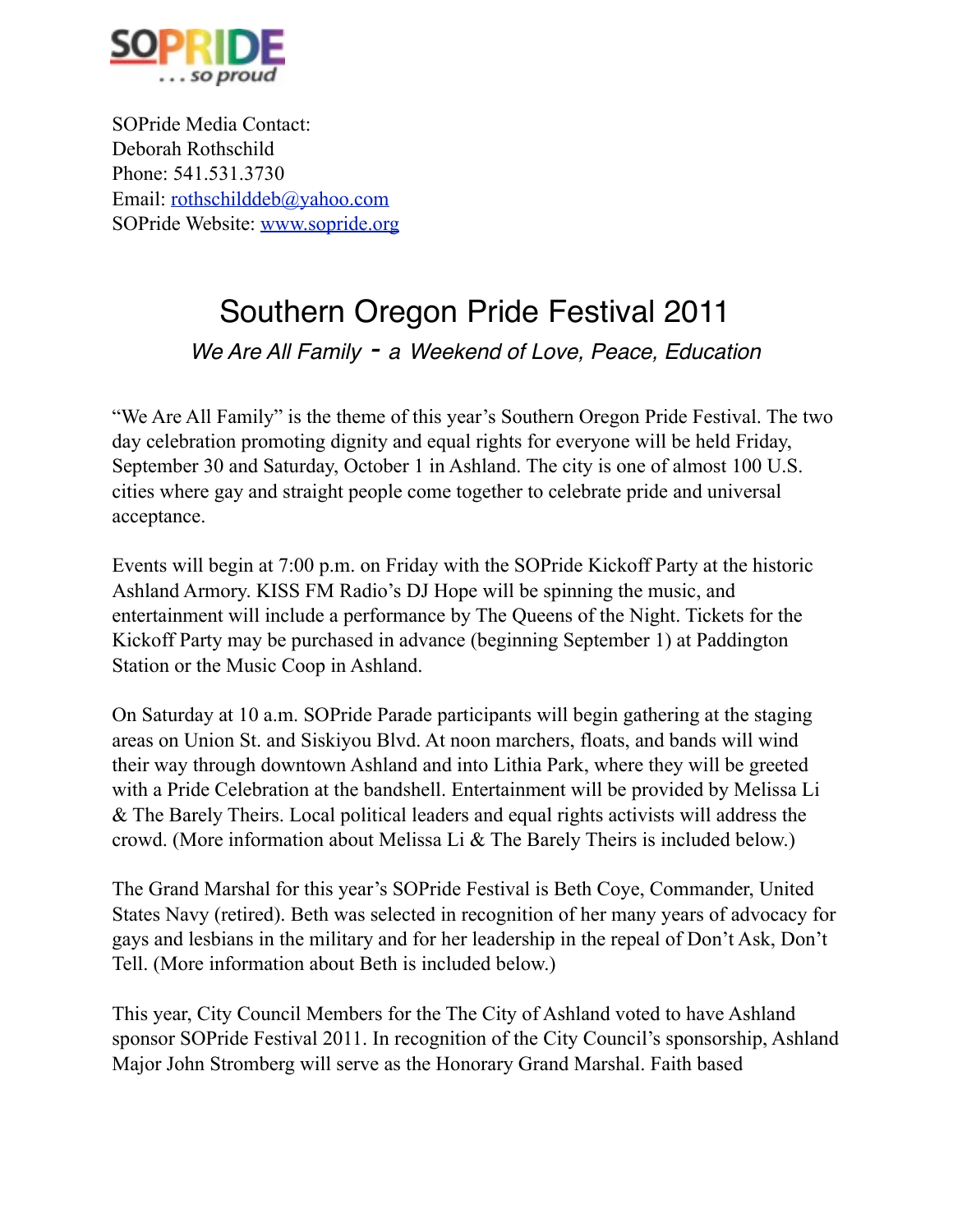communities, organizations, businesses, and individuals are also supporting "We Are All Family" - SOPride Festival 2011.

In addition to the Pride Parade and Pride Celebration in Lithia park, vendor booths will be open on Saturday from 11 a.m. to 5:00 p.m. in "Pride Plaza" (Claycombe Plaza) at 40 North Main St. in Ashland.

Saturday evening the Oregon Shakespeare Festival's Green Show will present a salute to the courageous musical stars who took great risks by coming out - and made the world a better place when they did. Also, Ashland's Variety Theater will show movies with gay friendly themes.

SOPride celebrants can continue Saturday's festivities by participating in "Pride Hopping" at Ashland clubs and restaurants. To date participating establishments include The Black Sheep (51 North Main on the Plaza), Alex's on the Plaza, Paddy's Pub (23 South 2nd St.), and Tabu (76 N. Pioneer). The list is expected to grow.

In an effort to build regional support for the SOPride Festival 2011, organizers marched with their 50 foot rainbow flag in this year's Medford Pear Blossom Festival Parade, the Grants Pass Boatnik Memorial Day Parade, the Portland Pride Parade, the San Francisco Pride Parade, and the Klamath Fourth of July Parade. Crowds cheered the entry and many people promised to come to Ashland for the SOPride Festival. Based on this response, organizers anticipate a substantial increase in the number of participants and supporters for this second year of the SOPride Festival.

For more information about SOPride, pictures from SOPride Festival 2010, guidelines and entry forms for the SOPride Parade and vendor booths, a list of this year's SOPride Festival supporters, and more SOPride news go to the official SOPride website: [www.sopride.org](http://www.sopride.org).

-30-

*To arrange interviews with SOPride president Gina DuQuenne or SOPride Festival 2011 Grand Marshal Beth Coye, please contact Deborah Rothschild. (Phone: 541.531.3730) (Email: [rothschilddeb@yahoo.com\)](mailto:rothschilddeb@yahoo.com)*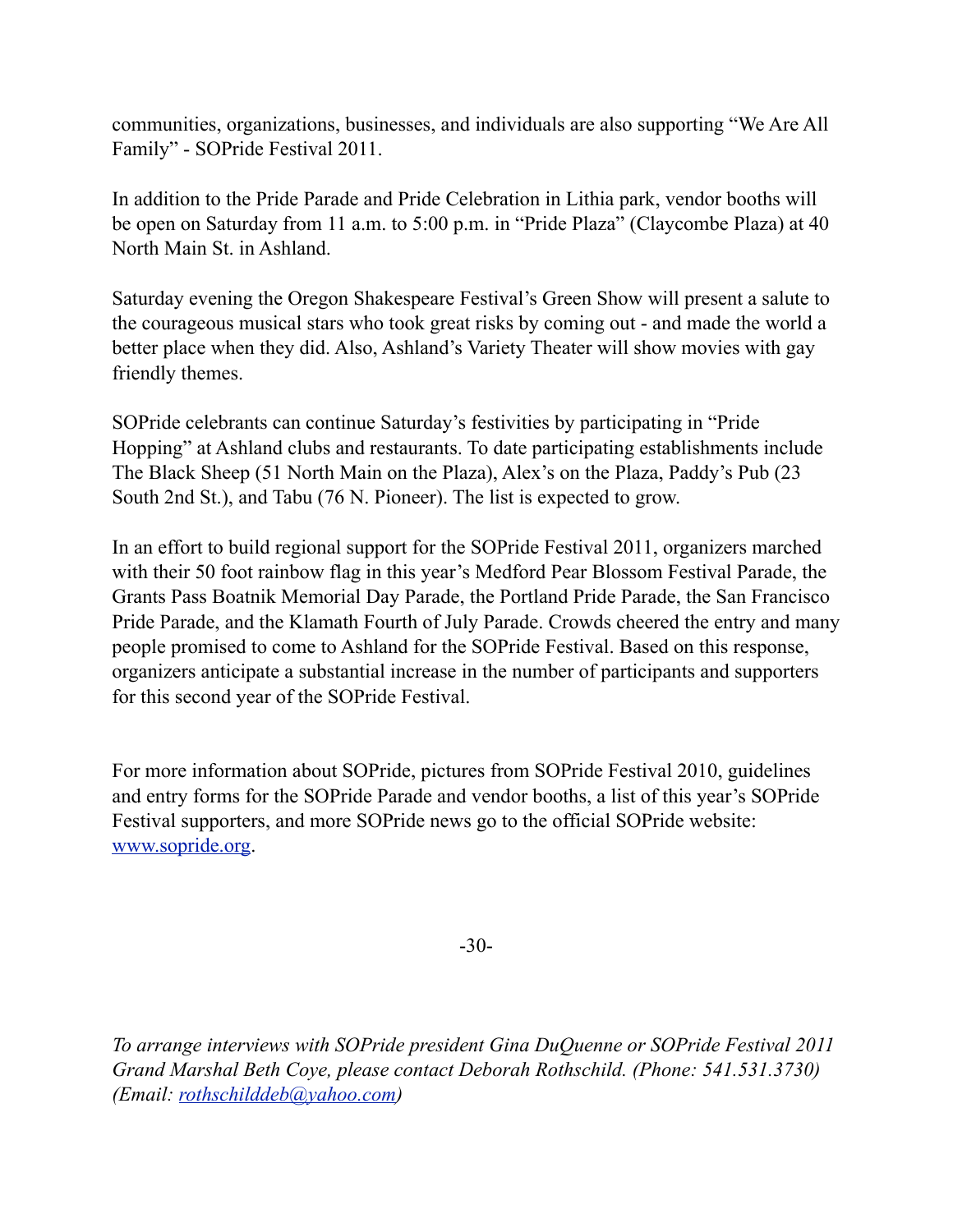### *SOPRIDE Festival 2011 Grand Marshal*  **Beth F. Coye, Commander, United States Navy (Retired)**



 Retired Navy Commander Beth F. Coye, known in Oregon as a public advocate and writer, has fought for the rights of military gays and lesbians over a span of many years. She lobbied on Capitol Hill with the primary Repeal-Don't Ask, Don't Tell GLBT interest group, Servicemembers Legal Defense Network (SLDN), as both a Board member and a member of its Military Advisory Council.

 Beth has also written extensively about equal rights and freedom for the GLBT community and her op-eds have been published throughout the country. Perhaps her most piercing oped was. *Time for Senator McCain to Support Ending the Military's 'Don't Ask, Don't Tell' Policy,* THE SEATTLE TIMES, Dec. 3, 2010, *available at:*[http://](http://seattletimes.nwsource.com/html/opinion/2013590412_guest04coye.html) seattletimes.nwsource.com/html/opinion/2013590412\_guest04cove.html.

 Born and raised in a Navy family, she subsequently served 21 years of active duty as a naval officer, which included 3 tours of intelligence duty as well as a commanding officer assignment. Beth speaks passionately and personally about why our country and our politico-military leaders must act so that *all* of its military men and women are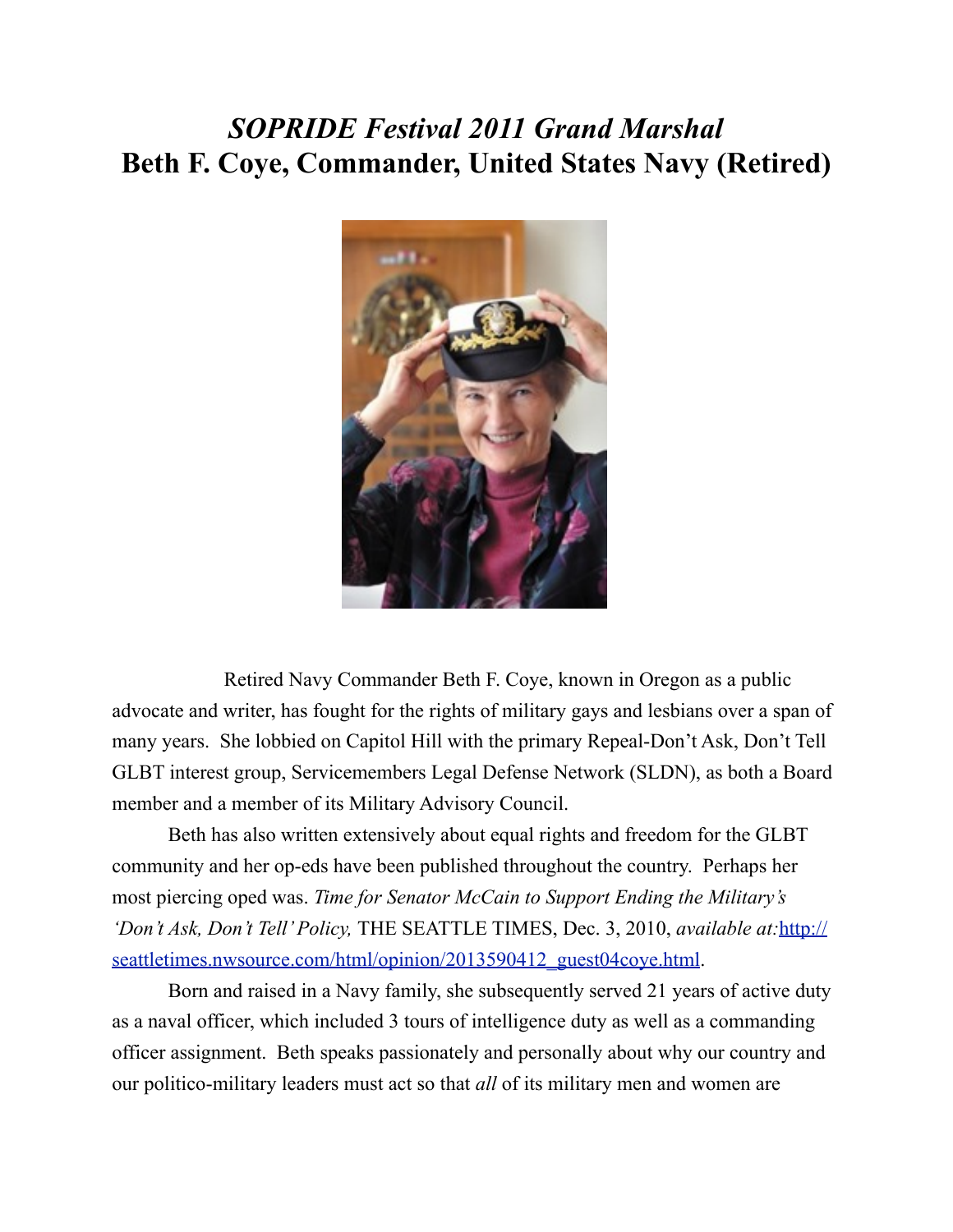treated with dignity, respect and honor. She first felt the sting of discrimination while serving as a young lieutenant in the '60s and being turned down for a top job purely because of her gender. Later, she helped open up opportunities for Navy women, including serving on ships and attending the military academies.

 During 2010, the tumultuous year of bringing down Don't Ask Don't Tell, Commander Coye originated and edited an important document, "We Are Family Too", a Book of Letters by 37 former and retired military gays and lesbians. The Pentagon Study Group was more readily able to understand the need for repeal through its reading of this book of personal stories. [WE ARE FAMILY TOO (2010), *available at:*[http://](http://www.scribd.com/doc/44499016/We-Are-Family-Too-Letters-to-the-Pentagon-from-LGB-Military-Voices) [www.scribd.com/doc/44499016/We-Are-Family-Too-Letters-to-the-Pentagon-from-LGB-](http://www.scribd.com/doc/44499016/We-Are-Family-Too-Letters-to-the-Pentagon-from-LGB-Military-Voices)[Military-Voices](http://www.scribd.com/doc/44499016/We-Are-Family-Too-Letters-to-the-Pentagon-from-LGB-Military-Voices).

 Beth lives in Ashland with her longtime companion of over 30 years, Esther Bell, and their two bichons, Callie and Willie.

-30-

#### *Featured Entertainers for the SOPride Celebration*



# **MELISSA LI & THE BARELY THEIRS**

#### **Website:** [www.melissali.com](http://www.melissali.com/)

**Short Description:** Rock band challenges Asian-American stereotypes one song at a time.

**Sets:** Melissa Li & The Barely Theirs has enough material to perform one 40 minute set without breaks. This pop/rock band challenges stereotypes not only through the content of their music, which deals with family, race, sex, and love, but also simply because the lead singer/songwriter is a proud Asian-American queer woman. The band confronts the assumptions often made about Asian-American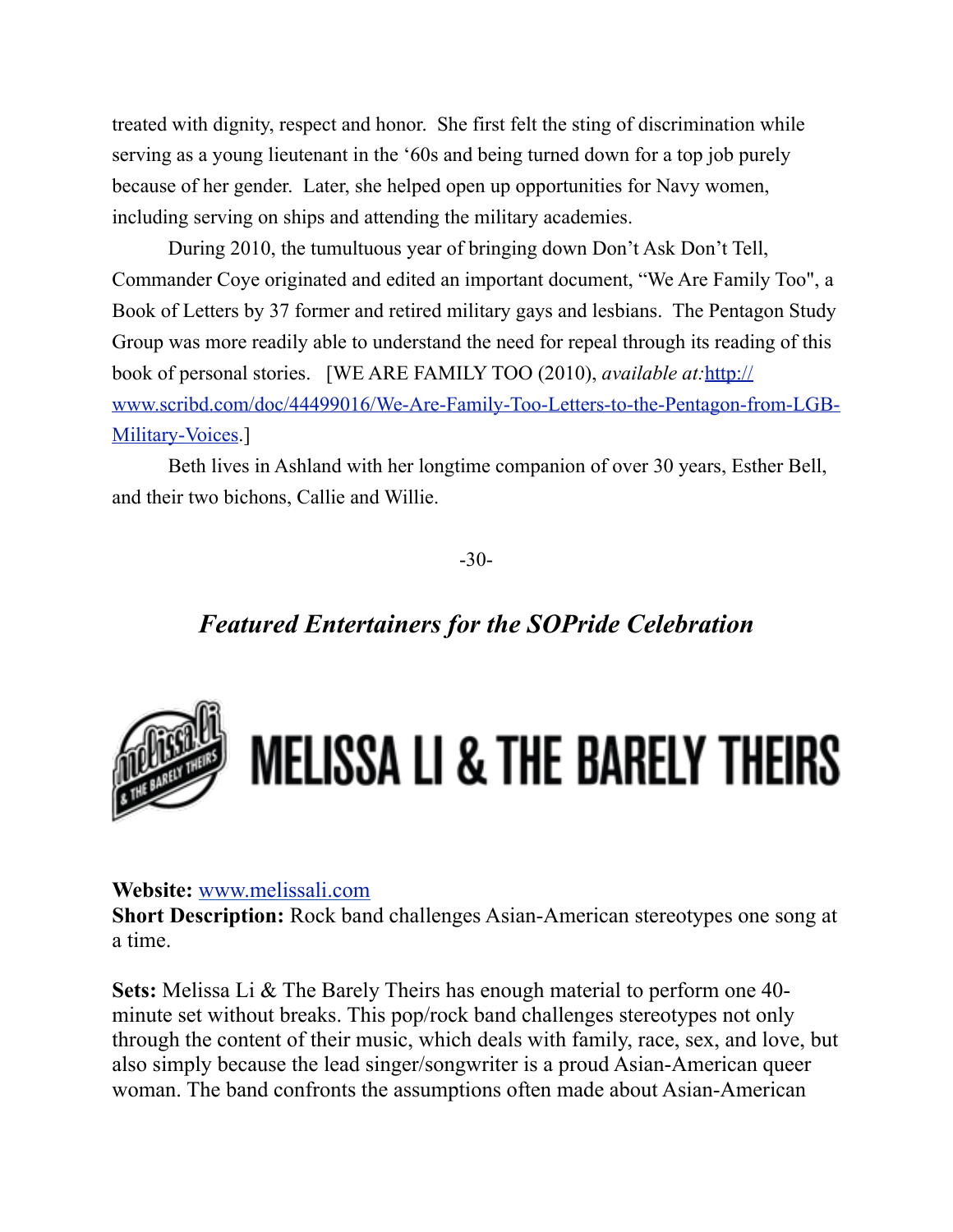women and the rock music gives this community much-needed visibility in the arts.

**Longer description:** Melissa Li & The Barely Theirs are an All-American rock band headed by a queer Asian-American frontwoman. Through music - catchy original pop songs channeling country, jazz, blues, and everything in between - MLBT tackles love, loss, sex, race, and pride with unpretentious candor and selfreflective humor, punctuated with a distinct feminist edge. MLBT is a 4-piece band that features Melissa Li (lead singer/acoustic guitar), Ashley Baier (drums), Darren Lipper (bass), and Chris Takita (electric guitar). All of the songs come from a deeply personal place, and Melissa Li often peppers the show with funny and inspiring anecdotes between the music. The band often pokes fun at themselves as well, interacting with the audience or breaking out into choreographed dance interludes. The show is generally PG and can be very family-friendly. We have a few comedy songs about queer sex that are generally for mature teens and adults, but we can cut these songs if they pose a problem.

**Bios:** Melissa Li & The Barely Theirs is a pop/rock outfit that channels country, folk, and blues. Known for having a fresh sound, rich songwriting, and a distinctive voice, lead singer Melissa Li has been nationally recognized as one of the best emerging singer-songwriters of her generation. Her music has been lauded by the press, including Curve, Hyphen, Bitch, The Boston Globe, and Giant Robot. Formerly part of Good Asian Drivers, which scored an OUTMusic Award nomination in 2009, Melissa formed MLBT with drummer Ashley Baier, guitarist Chris Takita, and bassist Darren Lipper. Most notably, they have performed at Bowery Poetry Club, Milwaukee PrideFest, Toronto Pride, and many other venues across the country and in Canada.

**Community:** Melissa Li & The Barely Theirs, though not a "girl band" in the strictest sense, recognizes the support they get from several communities, including the feminist, queer, and Asian-American communities. These communities have supported Melissa Li as an artist early on in her career over a decade ago. They still make up much of her fan base. Despite the messages in her music, whether blatantly discussing queer politics or singing a universal song about falling in love, the visibility of a strong Asian-American lesbian in the music industry is important to these communities not only in the United States but internationally as well. This past summer, MLBT has performed at Toronto Pride, Milwaukee Pride, PhaseFest in DC, and even as musical guests at a Butch Burlesque show in NYC. Much of the band's appeal is that the music itself transcends labels and stereotypes. Born in Hong Kong, Li is a Chinese-American